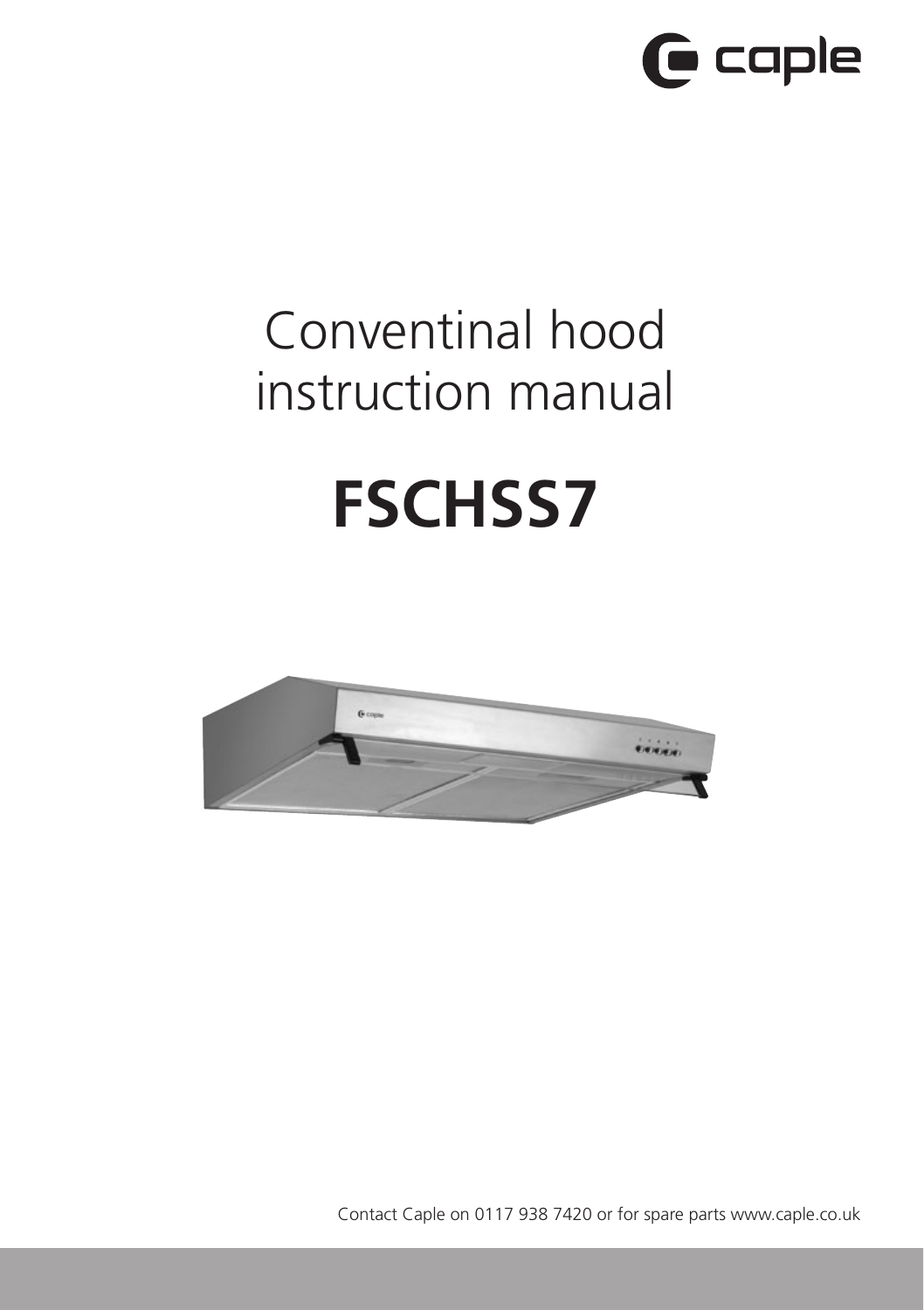# $\mathbf \Theta$  caple

## **CONTENTS**

| Introduction                    | 3  |
|---------------------------------|----|
| Safety instructions             | 4  |
| <b>Environmental protection</b> | 9  |
| Installation                    | 10 |
| Installing the charcoal filter  | 14 |
| Operation                       | 15 |
| Care and maintenance            | 16 |
| Troubleshooting                 | 17 |
| Guarantee                       | 19 |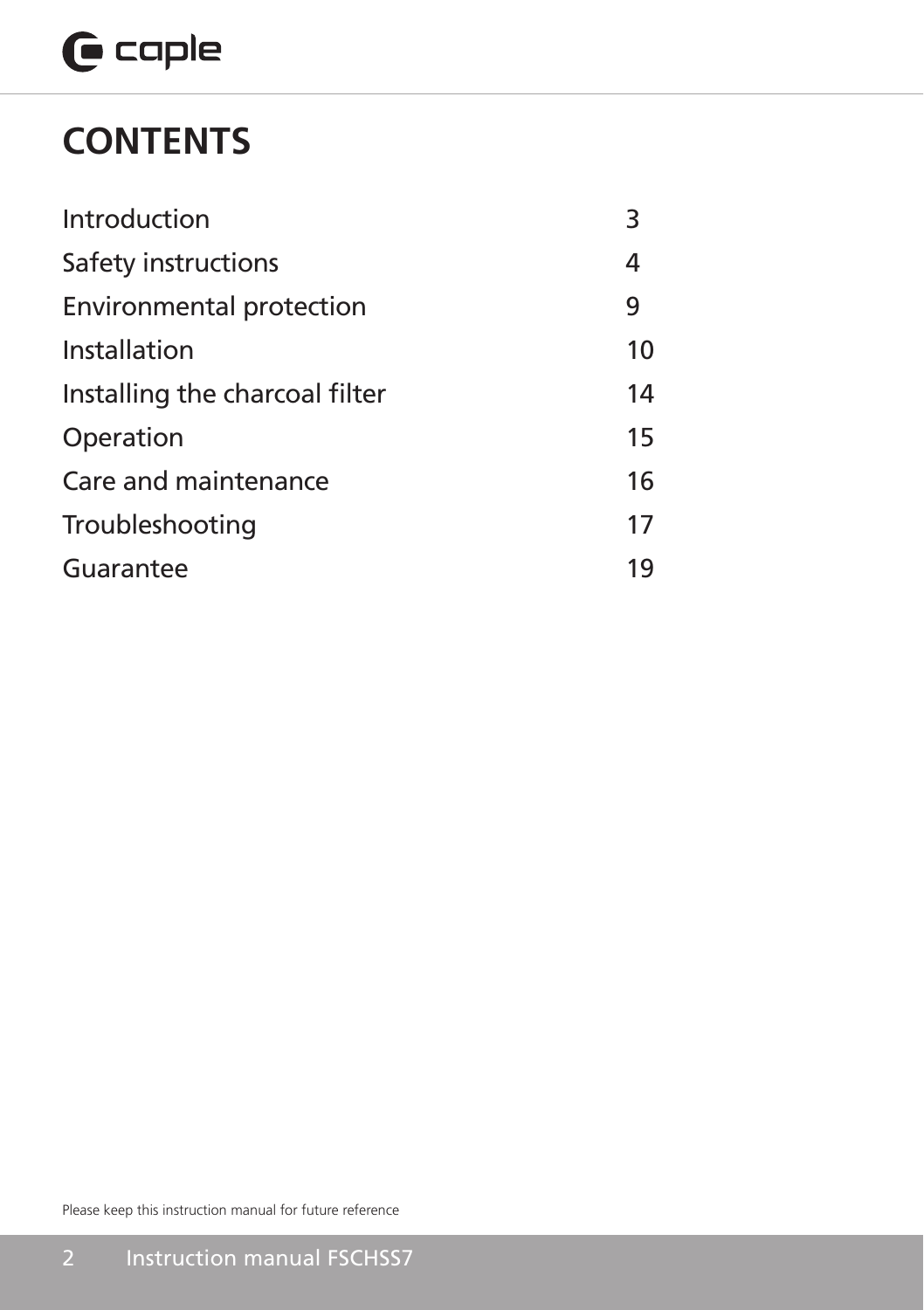# **INTRODUCTION**

Thank you for choosing this Caple extractor hood.

To ensure that you get the best results from your new extractor, we strongly suggest that you read this instruction manual thoroughly before use. If treated with care, your Caple extractor should give you years of trouble-free use.

To register ownership, please ensure you complete and return the guarantee card supplied with the appliance or visit www.caple.co.uk and register here.

This instruction manual is designed to provide you with all the required information related to the installation, use and maintenance of the appliance.

This hood is designed to extract unpleasant odours from the kitchen; it is not intended to extract steam. In order to operate the unit correctly and safely, please read this instruction manual carefully before installation and use.

The cooker hood uses high quality materials and is made with a streamlined design. Equipped with an electric motor and centrifugal fan, it provides strong extraction with low noise. It also features non-stick grease filters and an easy installation.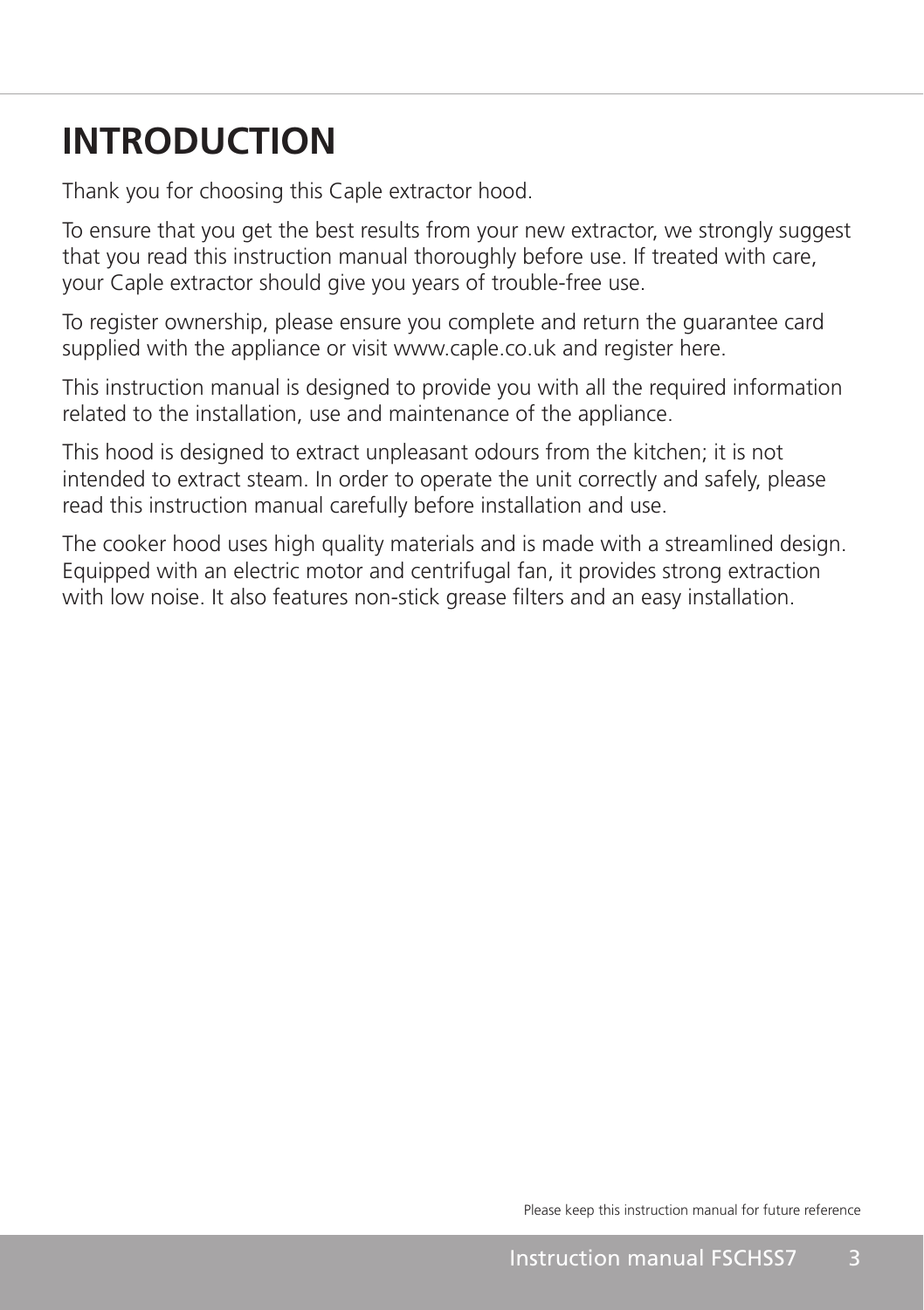## **IMPORTANT**

This appliance must only be used for the purpose it is intended. Other types of use are not permitted and may prove dangerous. Caple will not be held liable for any damage caused by the incorrect use of the appliance.

Do not use any accessories or attachments not recommended by Caple as this may result in fire, electric shock or injury.

To protect against fire, electrical shock and injury to persons, do not immerse cords or plugs in water or any other liquid.

Never touch the appliance with wet or damp hands.

Never pull the power cable as you could damage it. If the appliance is faulty, do not attempt to repair it. Isolate it from the mains electric supply and contact Caple Service either by phone 0117 938 7420 or email service@caple.co.uk

Keep all packaging (including plastic bags, polystyrene foam etc) out of the reach and away from children.

Do not rest large or unstable objects on any part of the appliance.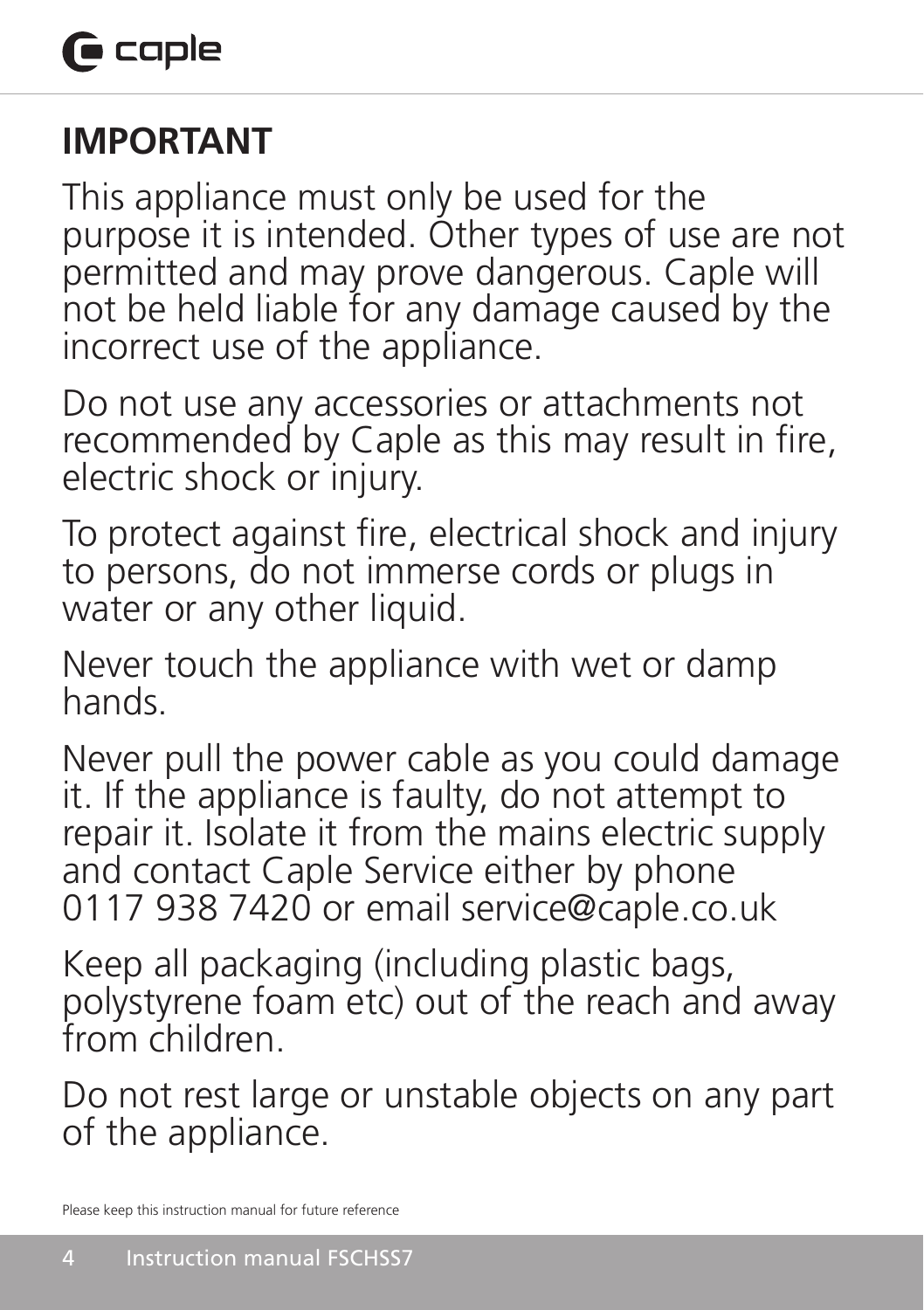## **IMPORTANT**

Caple cannot be held responsible for injuries or losses caused by incorrect use or installation of this product. Please note that Caple reserve the right to invalidate the guarantee supplied with this product following incorrect installation or misuse of the appliance. Under no circumstances should any external covers be removed for servicing or maintenance except by suitably qualified personnel.

# **SAFETY INSTRUCTIONS**

- Never let children operate the machine.
- The cooker hood is for home use only, not suitable for barbecuing, restaurants or other commercial purposes.
- The cooker hood and its filter should be cleaned regularly in order to keep in good working condition.
- Clean the cooker hood according to the instruction manual to reduce the risk of fire.
- When using a gas hob, do not leave naked flames under the extractor.
- Before connecting this appliance check that the power supply cord is not damaged.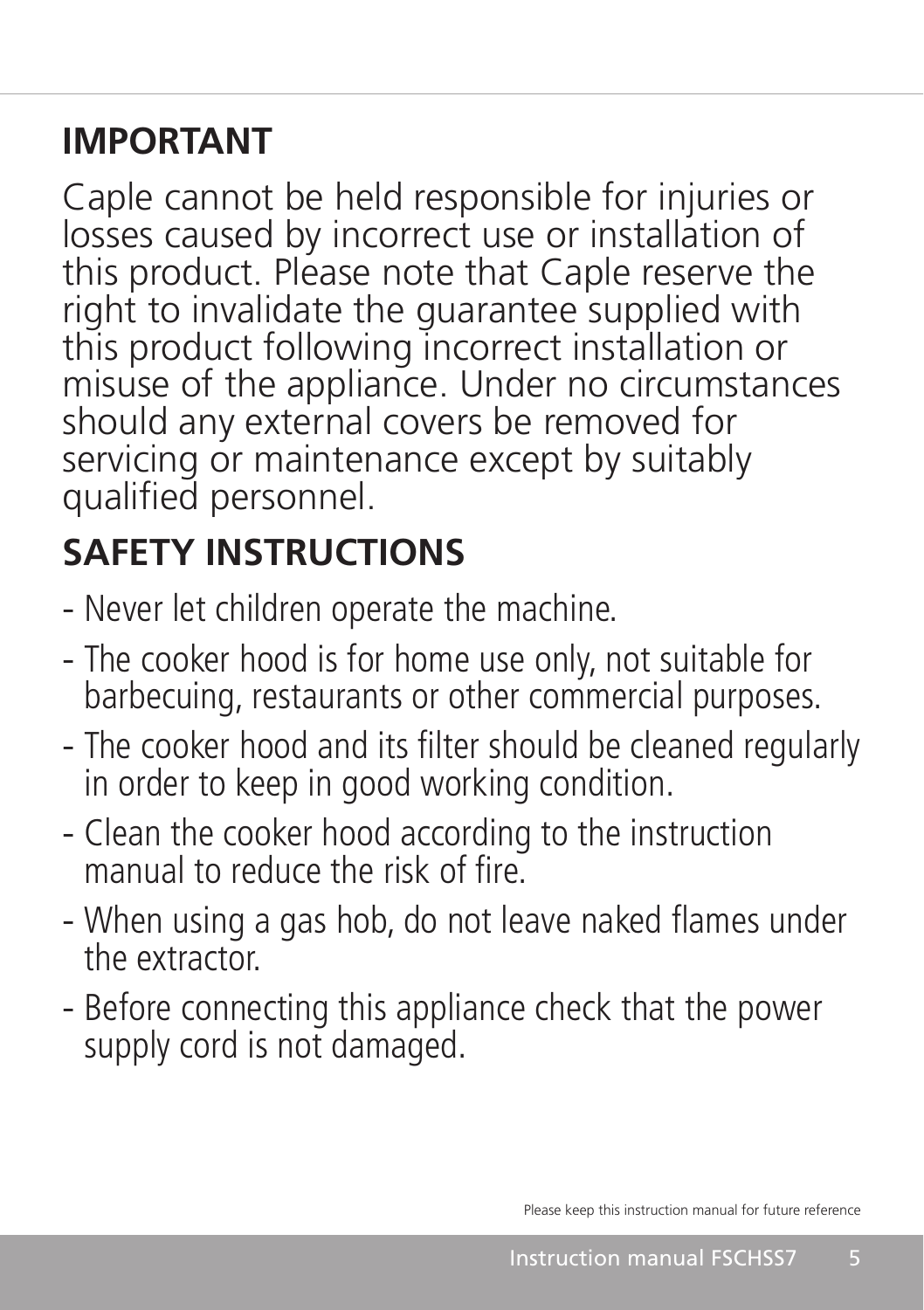# **G** caple

- If the room where the hood is to be used contains a fuel burning appliance such as a central heating boiler then its flue must be of the sealed or balanced flue type. If other types of flue or appliances are fitted ensure that there is an adequate supply of air to the room.
- The air must not be discharged into a flue that is used for exhausting fumes from appliances burning gas or other fuels.
- Regulations concerning the discharge of air have to be conformed to.
- Do not flambé under the cooker hood.
- Never leave frying pans unattended during use as overheated fats and oils may catch fire.
- To ensure the best performance, we recommend switching on the extractor 15 minutes before cooking and leave it running 15 minutes after. This will ensure that the air in the kitchen is being circulated before cooking commences and the air is being cleaned after cooking has finished.
- The performance of your extractor will vary depending on a number of factors. These include type of extraction, room volume, length of ducting, ventilation available and the cleanliness of the filters.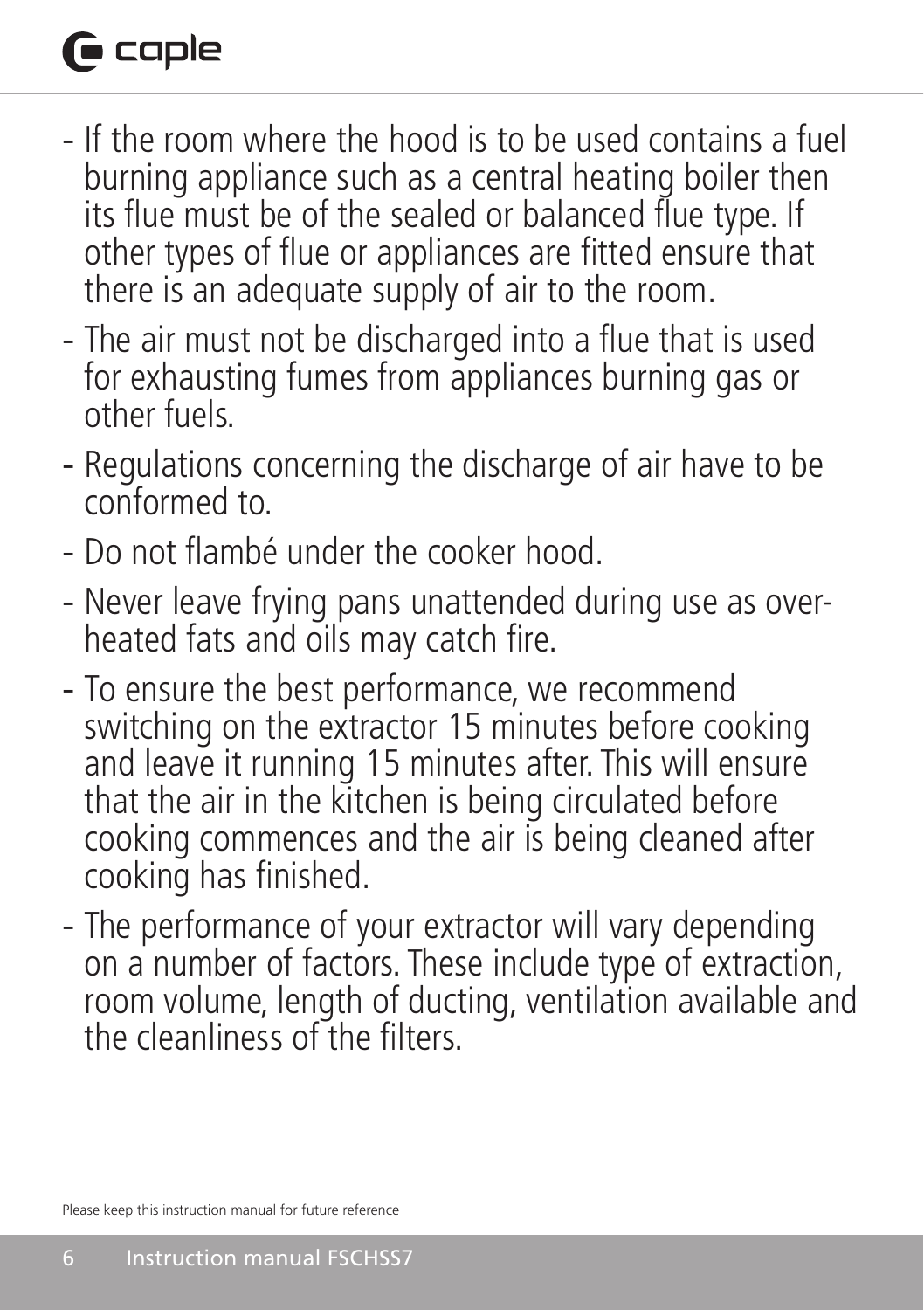- This appliance is not intended for use by persons (including children) with reduced physical, sensory or mental capabilities, or lack of experience and knowledge, unless they have been given supervision or instruction concerning use of the appliance by a person responsible for their safety.
- Children should be supervised to ensure that they do not play with the appliance.
- Cleaning and user maintenance must not be made by children without supervision.
- Never immerse the appliance in water.
- This product is not designed for commercial use, it is a household appliance only. It is not intended to be used in:
	- Staff kitchen areas in shops, offices and other working environments.
	- Bed and breakfast type environments.
	- By clients in hotels, motels and other residential type environments.
- To avoid all risk, if the power cable is damaged, it must only be replaced by a Caple appointed engineer.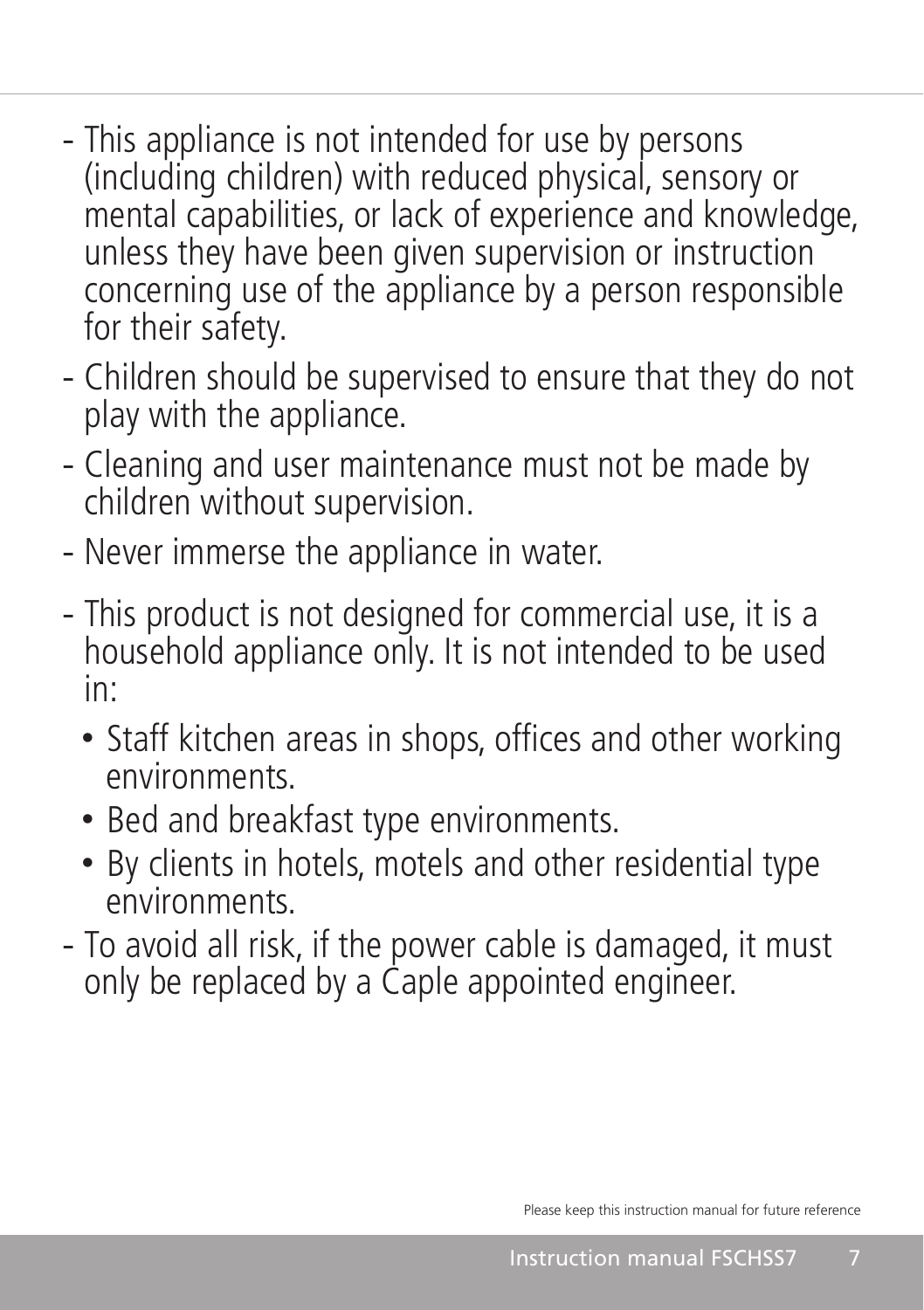# **G** caple

- Appliances can be used by persons with reduced physical, sensory or mental capabilities or lack of experience and knowledge if they have been given supervision or instruction concerning use of the appliance in a safe way and understand the hazards involved.
- Children must not play with this appliance.
- When not in use and before cleaning, always isolate the appliance from the electrical supply.

# **ELECTRICAL SHOCK HAZARD**

- Only plug this unit into a properly earthed outlet. If in doubt seek advice from a suitably qualified engineer.
- Failure to follow these instructions can result in death, fire, or electrical shock.
- This appliance must be connected to the mains by a competent person. We recommend that the appliance is connected by a qualified electrician who is a member of the N.I.C.E.I.C who will comply with the I.E.E and local regulations. Electrical information can be found on the rating plate.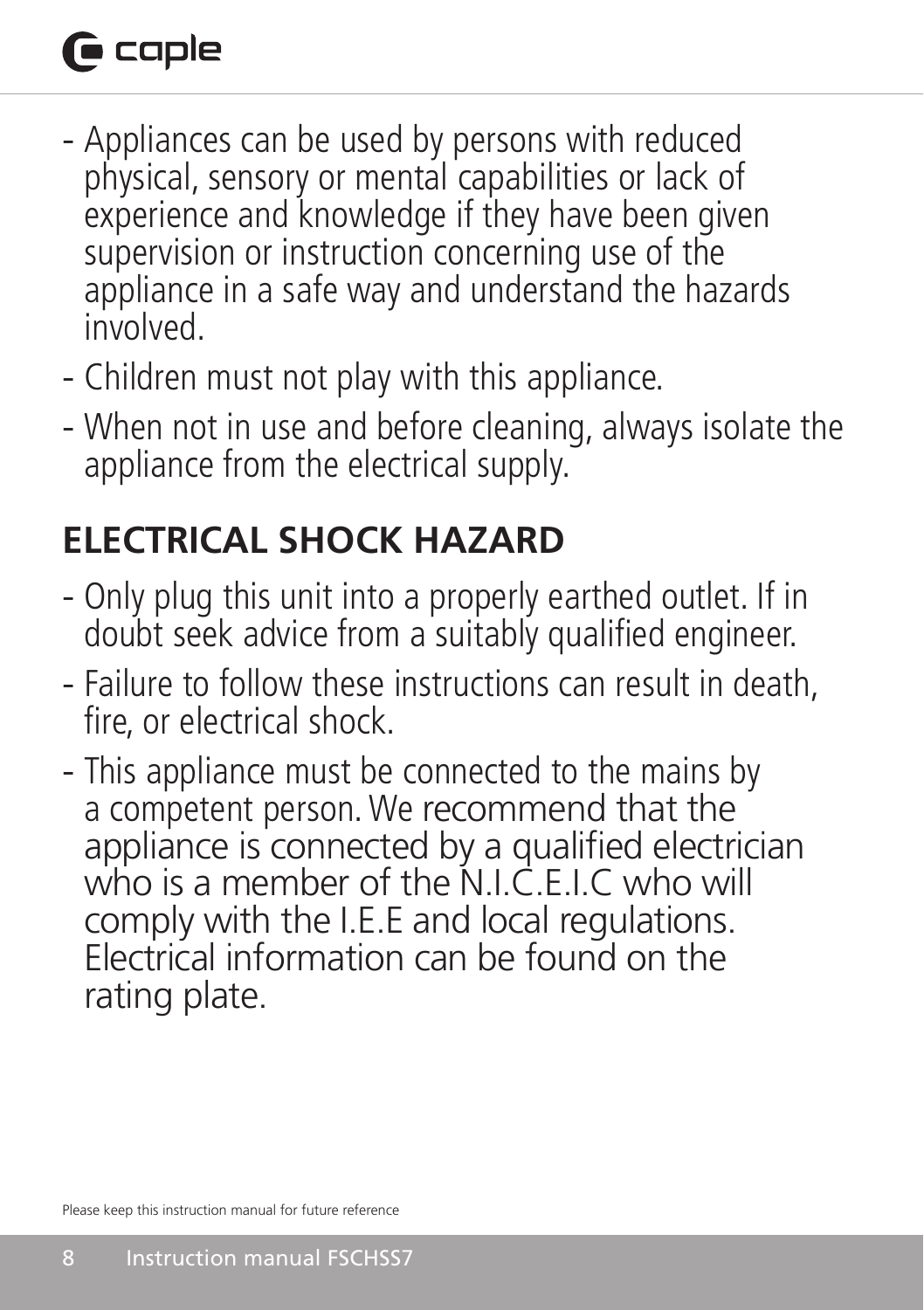## **ENVIRONMENTAL PROTECTION**



By ensuring this product is disposed of correctly, you will help prevent potential negative consequences for the environment and human health, which could otherwise be caused by inappropriate waste handling of this product. The symbol on the product indicates that this product may not be treated as household waste. Instead it shall be handed over to the applicable collection point for the recycling of electrical and electronic equipment. Disposal must be carried out in accordance with local environmental regulations for waste disposal.

For more detailed information about treatment, recovery and recycling of this product, please contact your local council, your household waste disposal service or the retailer where you purchased the product

# **CE DECLARATIONS OF CONFORMITY**

This appliance has been manufactured to the strictest standards and complies with all applicable legislation, Low Voltage Directive (LVD) and Electromagnetic Compatibility (EMC).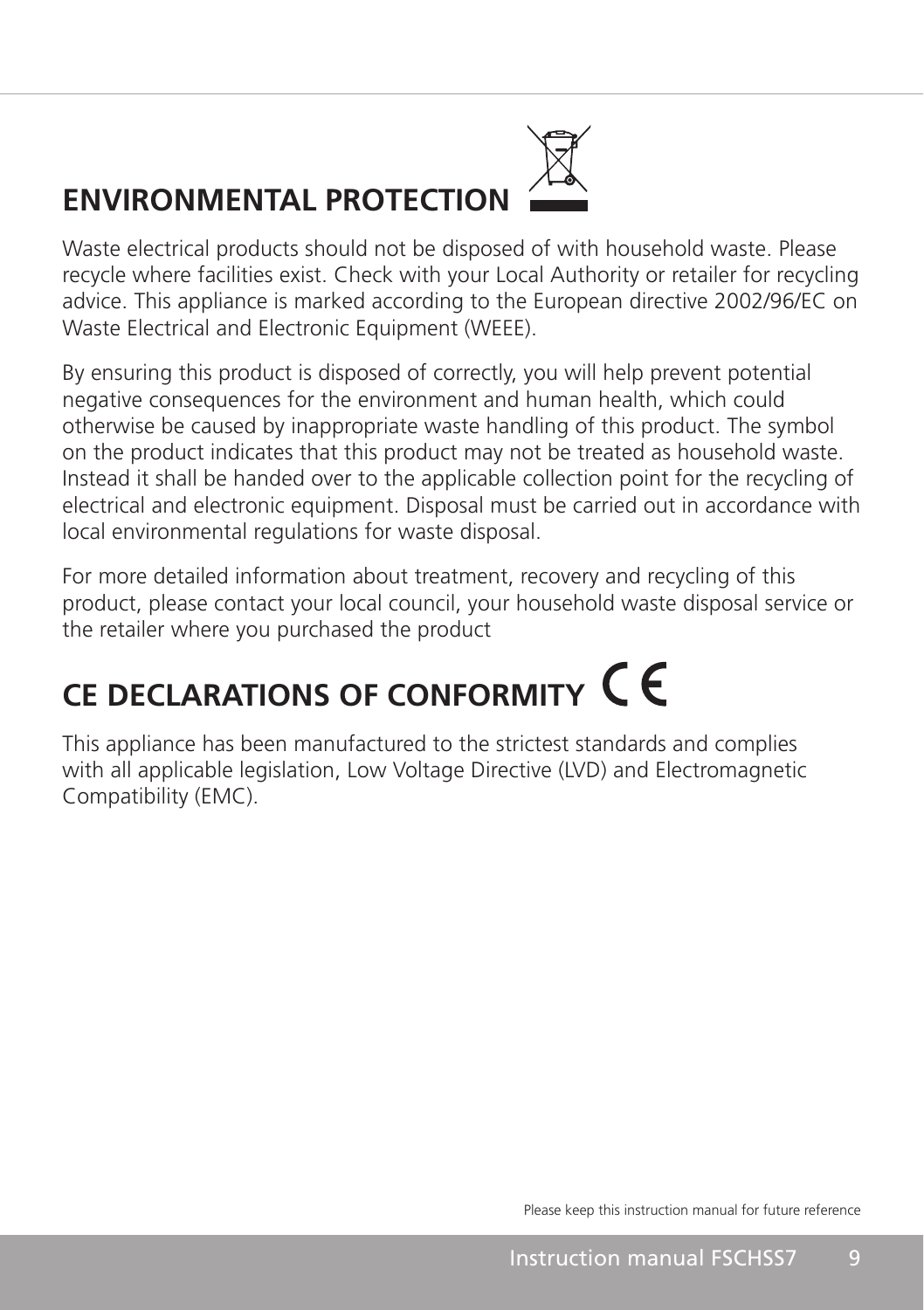#### **INSTALLATION**  $\overline{1}$  $\frac{1}{2}$  $\sim$   $\sim$   $\sim$   $\sim$

### Prepare for the installation:



If you have an outlet to the outside, your cooker hood can be connected as per the below picture by means of an extraction duct with an interior diameter of 150mm.



Before installation, turn the unit off and unplug it from the outlet.



 $\Box$  The cooker hood should be placed at a minimum distance of 65~76cm above the hob. It is the manufacturer of the hob  $\Box$   $\Box$   $\Box$   $\Box$   $\Box$   $\Box$  who determines the clearance required and the clearance  $\left| \bigcup_{n \in \mathbb{Z}} \right|$  and  $\left| \bigcup_{n \in \mathbb{Z}} \right|$  and  $\left| \bigcup_{n \in \mathbb{Z}} \left| \bigcap_{n \in \mathbb{Z}} \left| \bigcap_{n \in \mathbb{Z}} \left| \bigcap_{n \in \mathbb{Z}} \left| \bigcap_{n \in \mathbb{Z}} \left| \bigcap_{n \in \mathbb{Z}} \left| \bigcap_{n \in \mathbb{Z}} \left| \bigcap_{n \in \mathbb{Z}} \left| \bigcap_{n \in \mathbb{Z}} \left| \bigcap_{n \in \mathbb{Z}} \left| \bigcap_{n$ absence of any instructions supplied with a gas hob the minimum distance between the hob and the hood must be at least 760mm.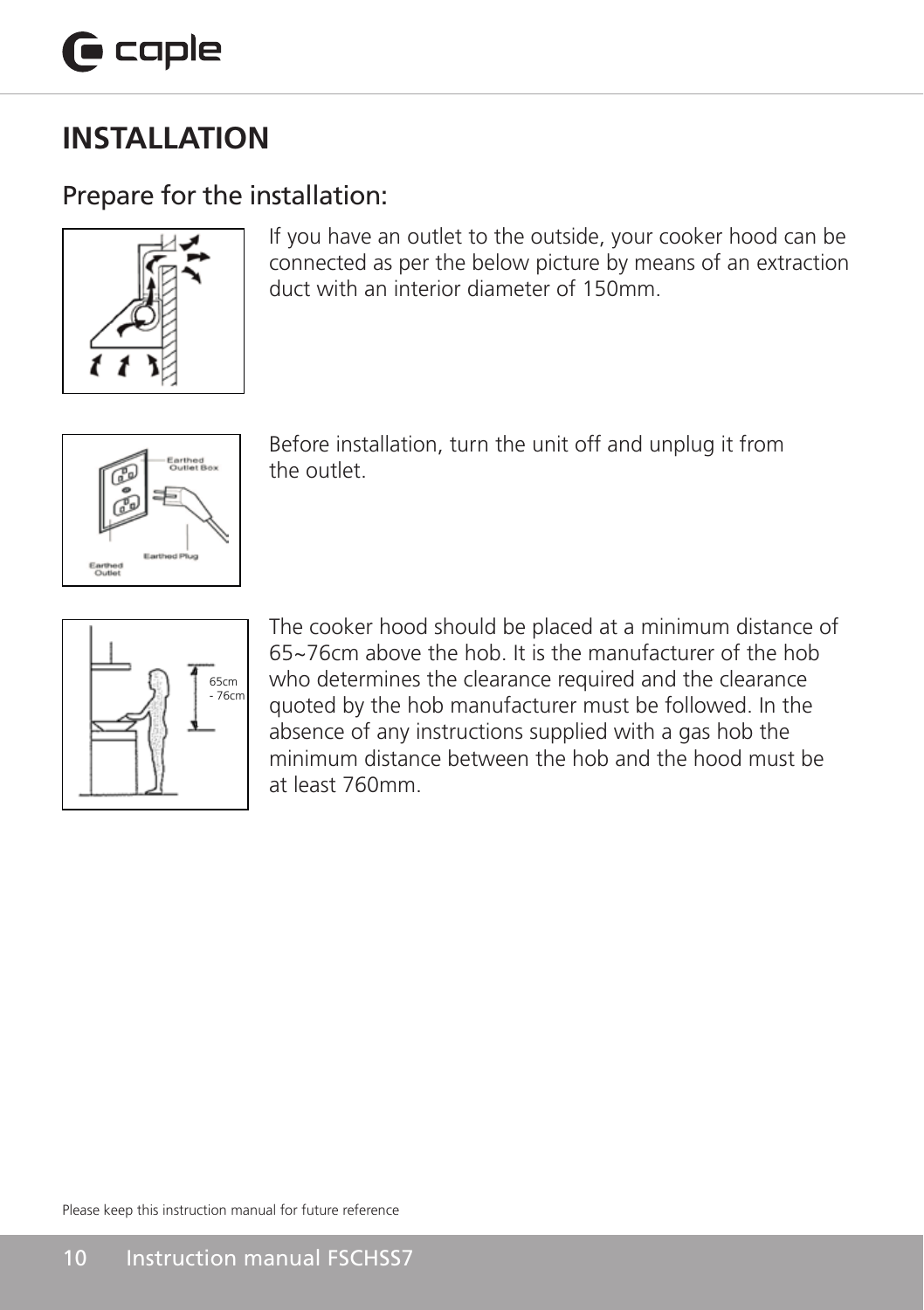### **INSTALLATION – DUCTED**

#### **ATTENTION! OBSERVE THE WARNING CONCERNING THE OPERATION OF THE APPLIANCE WHEN AIR IS DISCHARGED FROM THE ROOM.**

INSTALLATION METHOD 1:

- To install onto the wall drill 2 holes of Ø8mm in a suitable place according with the centre distance of hole in the back of the cooker hood.
- Insert the nut into the holes
- Insert the screws into the nuts and tighten. Put the cooker hood onto the tightened screws.
- Fix the cooker hood with the safety screws. The two holes are positioned on the back casing, with diameter of 6mm.
- Attach the one way valve to the cooker hood.

INSTALLATION METHOD 2:

- Drill 4 holes of 6mm diameter at the bottom of the hanging cupboard
- Attach the one way valve to the cooker hood, then install the cooker hood onto the bottom of the cupboard, tighten the hood with the 4 screws supplied.
- Install the adjusted board on the bottom of the hood in order to reduce the gap between the back of the hood and cupboard



 $410\sqrt{510/610/710/810}$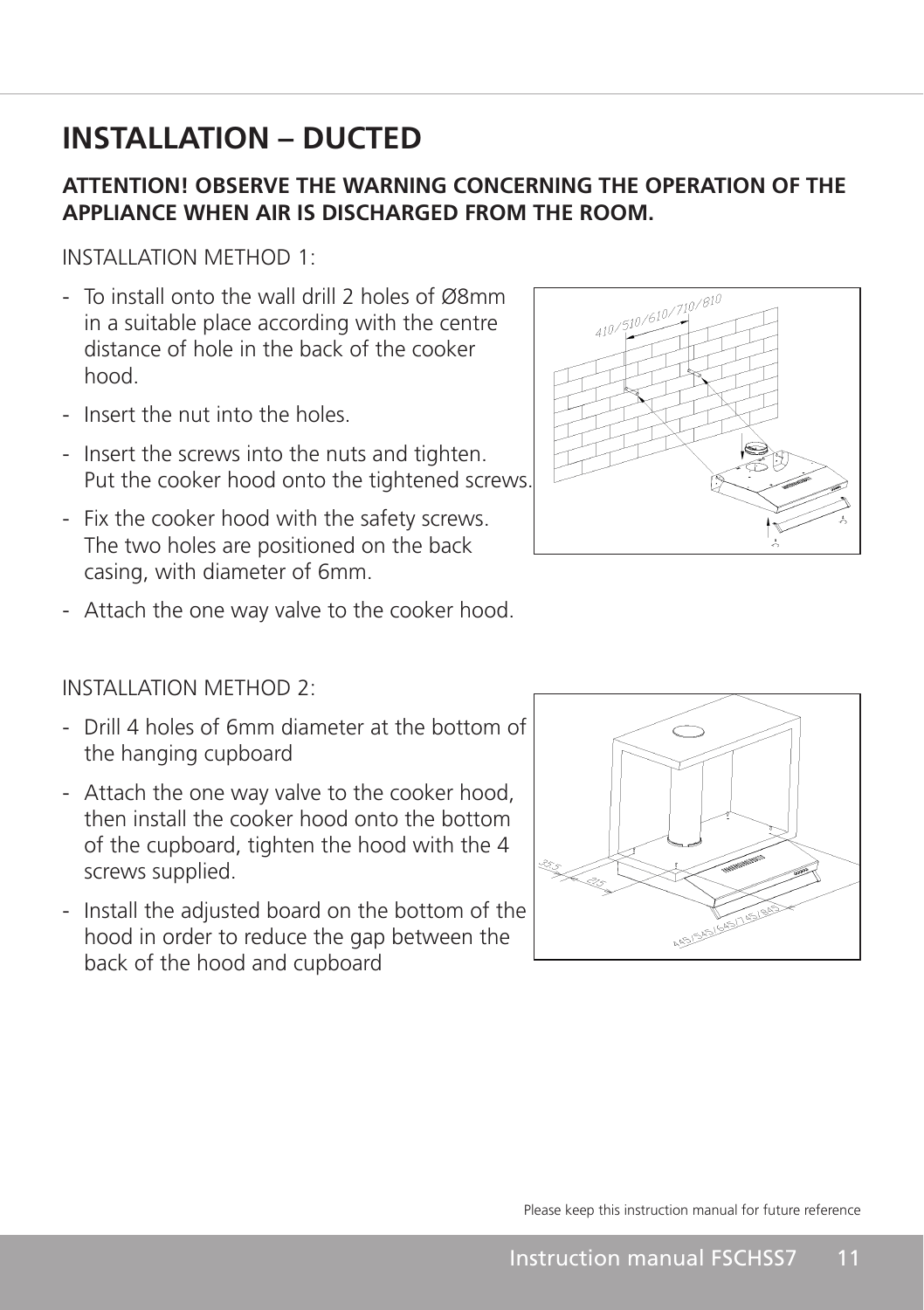# $\bigcap$  caple

#### **NOTE:**

1.The ducting tube is not supplied with the extractor.

2.Take off the protective film before installation. 

3.There are 2 methods for ducting , including ' rear ventilation' and ' vertical ventilation'. Please pay attention to the ventilation method when installing. Vertical ventilation: See Pic A, please use a tool take out the round cover before using, the air can now be vented from top. Rear ventilation: See Pic B, please use a tool to remove the rectangular cover before using, the air can now be vented from back.

#### **IMPORTANT:**  $\begin{array}{c}\n \text{IIAPORTA IIT}\n \end{array}$

**THE ONTANT.**<br>The rectangular air outlet for horizontal ventilation is not supplied. life rectarigular all outlet for honzontal ventilation is not supplie

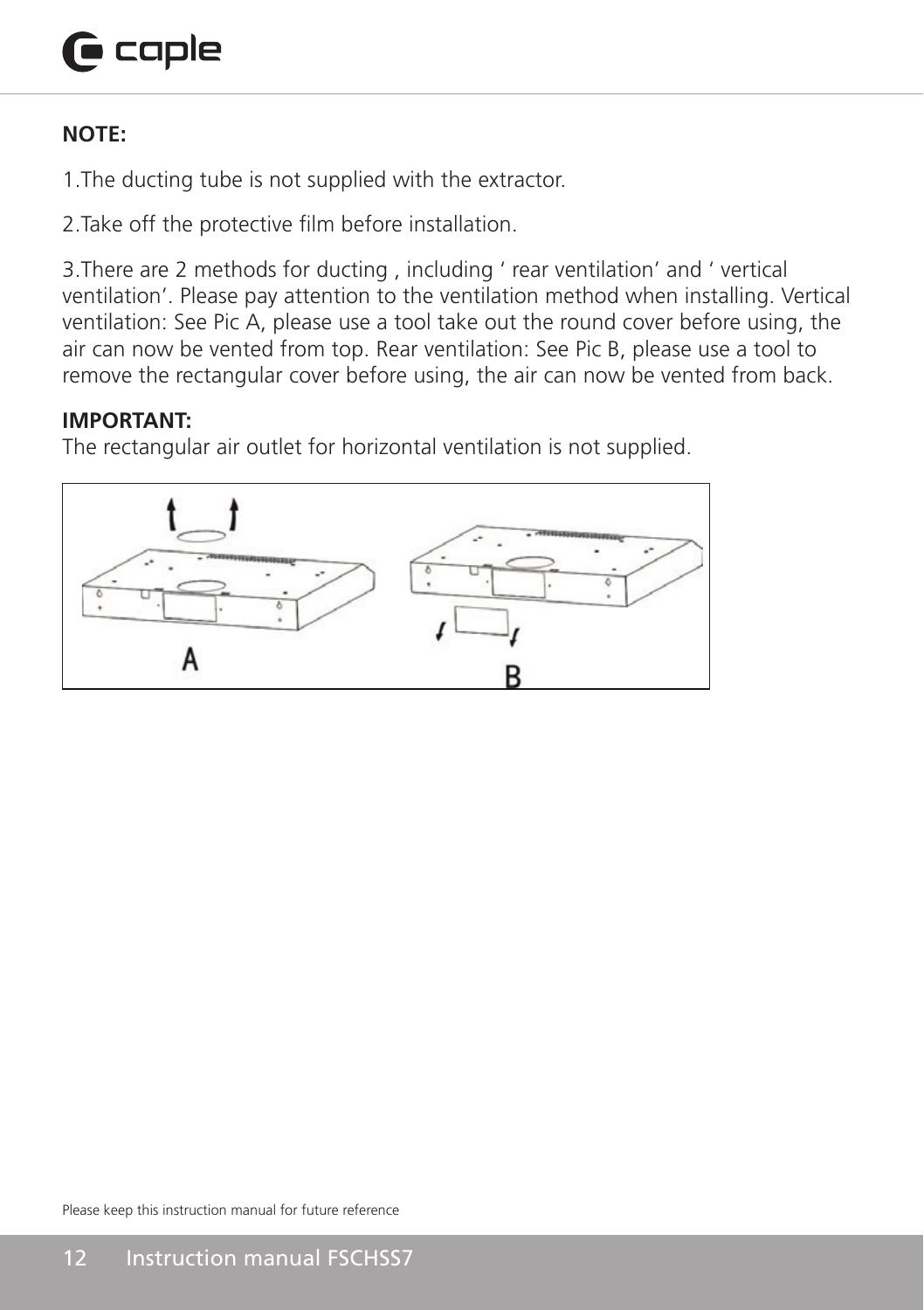### **AIR EXTRACTION SETTING**

Ducted installation: Turn the adjuster to the ducted position, install the outlet, turn on the cooker hood. The air will be extracted to the outside outlet. **Ducted installation:** Turn the adjuster to the ducted position, install th and a model of the staff of the staff of the staff of the staff of the staff of the staff of the staff of the staff of the staff of the staff of the staff of the staff of the staff of the staff of the staff of the staff of **Ducted instantiation.** That the adjusted to the ducted position, install the



Recirculation: The recirculation mode uses a CAP62CF charcoal filter. Turn the adjuster to the indoor position, install the outlet cover, turn on the cooker hood, then the air can be vented from the inside outlet.

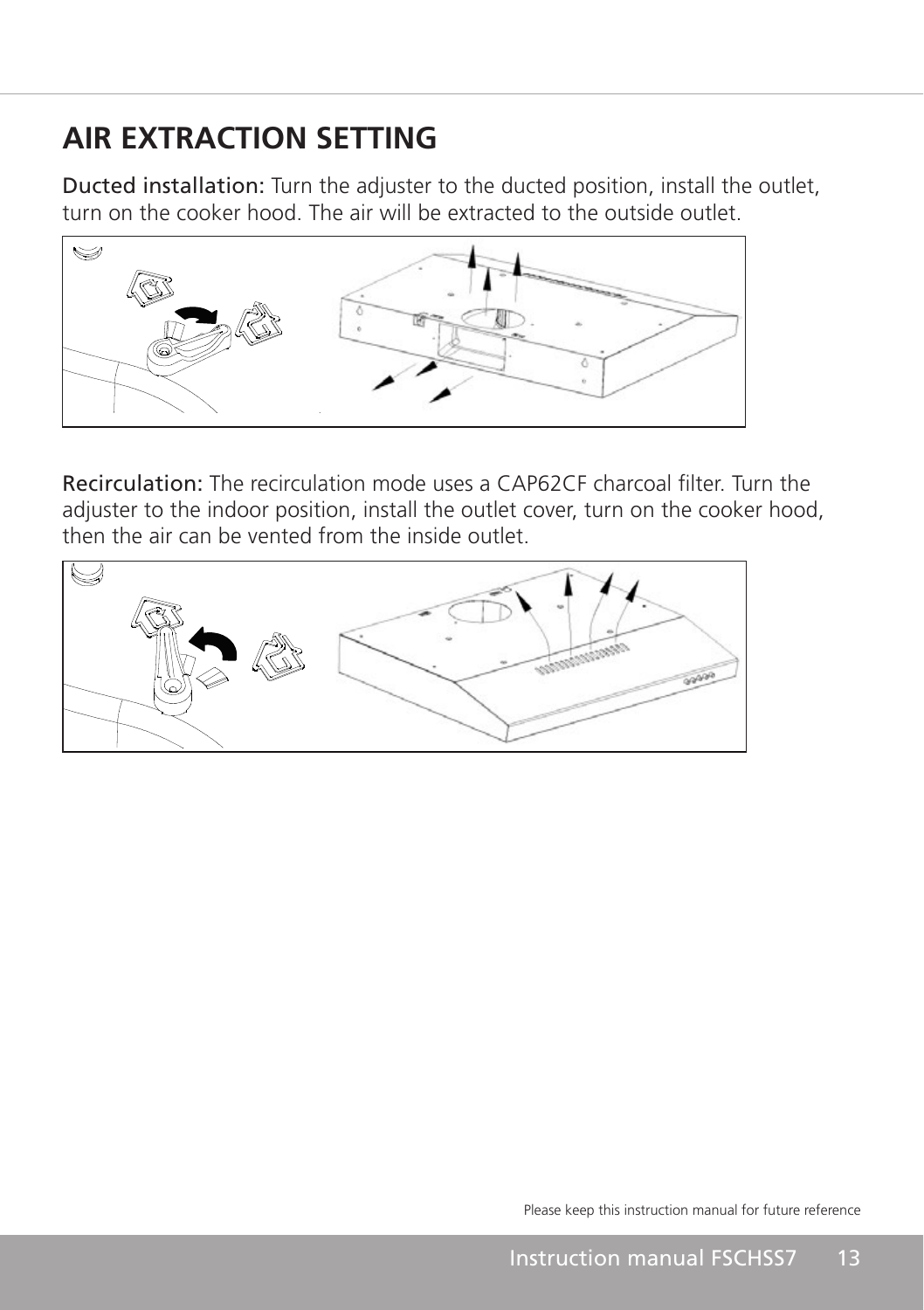#### Installing the charcoal filter (CAP62CF)

The charcoal filter is mounted on the back of the grill and must be changed once every 6 months. Replacement CAP62CF charcoal filters can be purchased directly from www.caple.co.uk.

**Warning:** the charcoal filter cannot be washed or recycled. It should be changed at most after 120 hours of use. The charcoal filter shouldn't be exposed to heat. **Warning:** the charcoal filter cannot be washed or recycled. It should b

To install the filters, simply line up the lugs and push onto the motor. Then twist to lock and secure to the filters. To instant the filters, simply line up the lugs and push onto the m

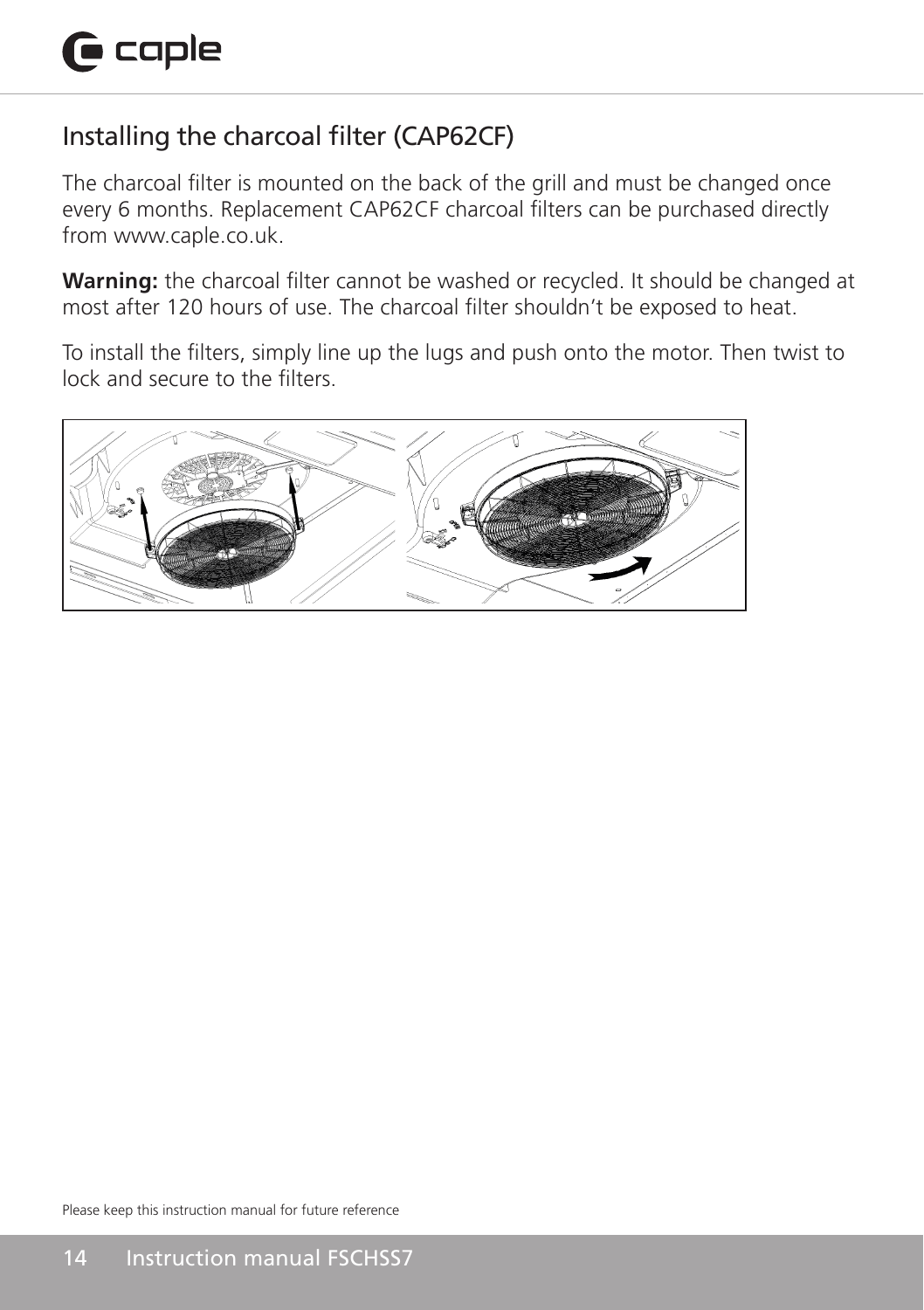#### **OPERATION**



### **O** Off button

Switches the extraction fan off. **OTT button**<br>Switches the extract SWILCHES THE EXTRACTION Ran Off.

#### **Low Speed button** and the state of the state of the state of the Low speed button Low Speed button **Example 20** Low Sp

Is suitable for simmering and cooking which does not produce much odour. Is suitable for simmering and cooking which does not produce much odour 

### **Medium Speed button**

Airflow speed is ideal for extracting with standard cooking.

#### **High Speed button** High Speed button High Speed button and the contract of the contract of the contract of the contract of the contract of the contract of the contract of the contract of the contract of the contract of the contract of the contract of the cont

When a high amount of smoke or odour is produced, press the high speed button for the most effective extraction. When a high amount of smoke or odour is produced, press the high speed<br>butter factle meet offertive suturation button for the most effective extraction.

# **Light button**

í

Switches the light on and off. bondings the light on and one Switches the light on and off. Switches the light on and off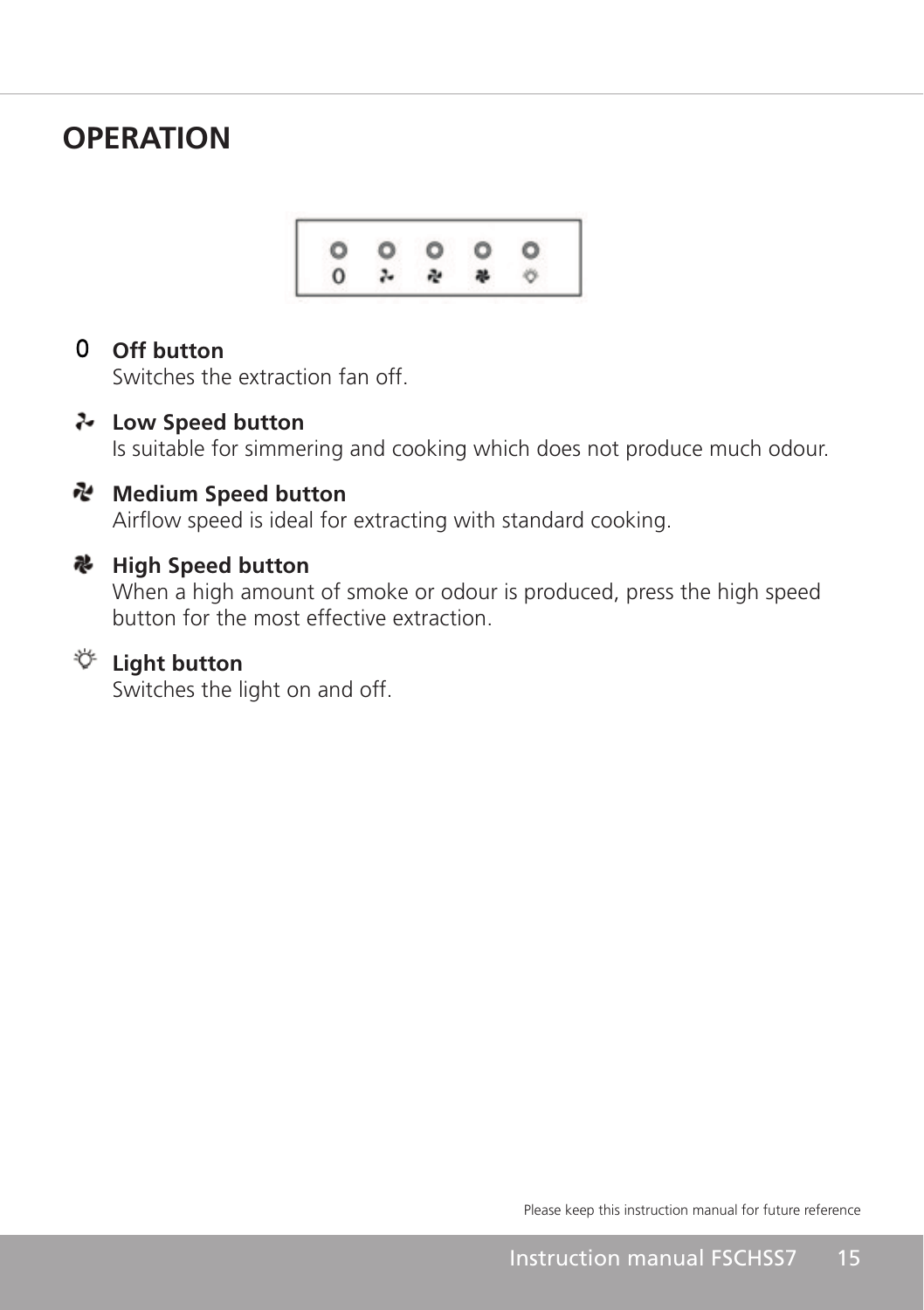### **CARE AND MAINTENANCE**

#### **IMPORTANT:**

Before cleaning or maintenance please switch off the electricity supply and remove the plug from the wall.

#### **Regular cleaning**

Use a soft damp cloth with lukewarm mildly soapy water or household cleaning detergent. Never use metal pads, chemicals, abrasive material, abrasive cleaning creams or stiff brushes to clean the appliance.

#### **Cleaning the grease filter**

Clean the filter every month to help minimise the risk of fire. The filter collects grease, smoke and dust, therefore the filter is directly affecting the efficiency of the cooker hood. If not cleaned, the grease residue (which is potentially flammable) will saturate the filter. It can be easily cleaned with warm water and washing up liquid, alternatively the filters can be cleaned in your dishwasher. Please ensure no other items are washed with the filters, they must be washed separately to prevent food becoming trapped in the gauze. Cleaning the grease filters in the dishwasher may lead to discolouration, this is normal and is a not a fault with the product.

#### **Replacing your charcoal filter**

This only applies if you are using the hood in recirculation mode (not vented to the outside). The charcoal filter traps your cooking odours and they need to be replaced, this can vary depending on how frequently the cooker hood is used. We recommend replacing them at least every 6 months.

This extractor uses CAP62CF charcoal filters. Filters can be purchased directly from **www.caple.co.uk.**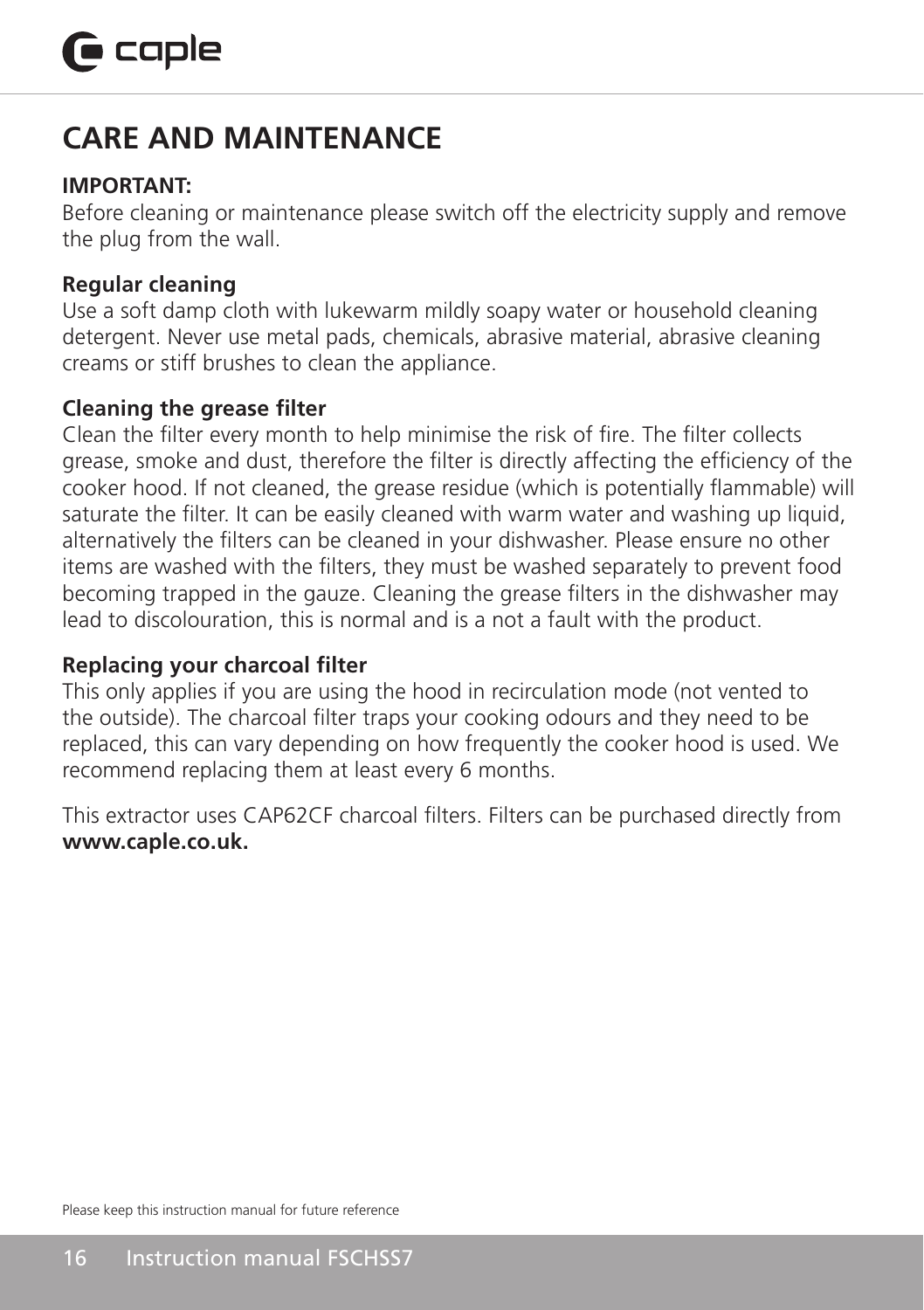#### **REPLACING THE BULB**

- 1. Switch the unit off and unplug the appliance.
- 2. Remove the lamp cover by unscrewing the 2 screws.
- 3.Unscrew the incandescent bulb
- 4. Replace with the same type and rated bulb/lamp:
- E14 Incandescent Bulb: (220V E14 Max 40W).



### **TROUBLESHOOTING**

| Fault                                          | Cause                                            | Solution                                                                                                                                      |  |
|------------------------------------------------|--------------------------------------------------|-----------------------------------------------------------------------------------------------------------------------------------------------|--|
| The lights on, but<br>the fan does not<br>work | The fan blade is jammed                          | Switch off the unit and contact<br>Caple Service. To be repaired by<br>qualified service personnel only.                                      |  |
|                                                | The motor is damaged                             |                                                                                                                                               |  |
| The lights and fan<br>do not work              | A blown fuse                                     | Replace the fuse                                                                                                                              |  |
|                                                | The power cord is loose                          | Plug in to the power supply<br>again                                                                                                          |  |
| Serious vibration<br>of the unit               | The fan blade is damaged                         | Switch off the unit and contact<br>Caple Service. To be repaired by<br>qualified service personnel only                                       |  |
|                                                | The fan motor is not fixed<br>tightly.           | Switch off the unit and contact<br>Caple Service. To be repaired by<br>qualified service personnel only                                       |  |
|                                                | The unit is not hung<br>correctly on the bracket | Take down the unit and check<br>whether the bracket is in the<br>correct location.                                                            |  |
| The extraction<br>performance is<br>not good   | The filter requires<br>cleaning                  | Clean the grease filter as<br>directed in the 'Care and<br>maintenance' section. Replace<br>the charcoal filter (if in<br>recirculation mode) |  |

If the above table has not solved the problem please contact Caple Service by phone on **0119 938 7420** or by email **service@caple.co.uk**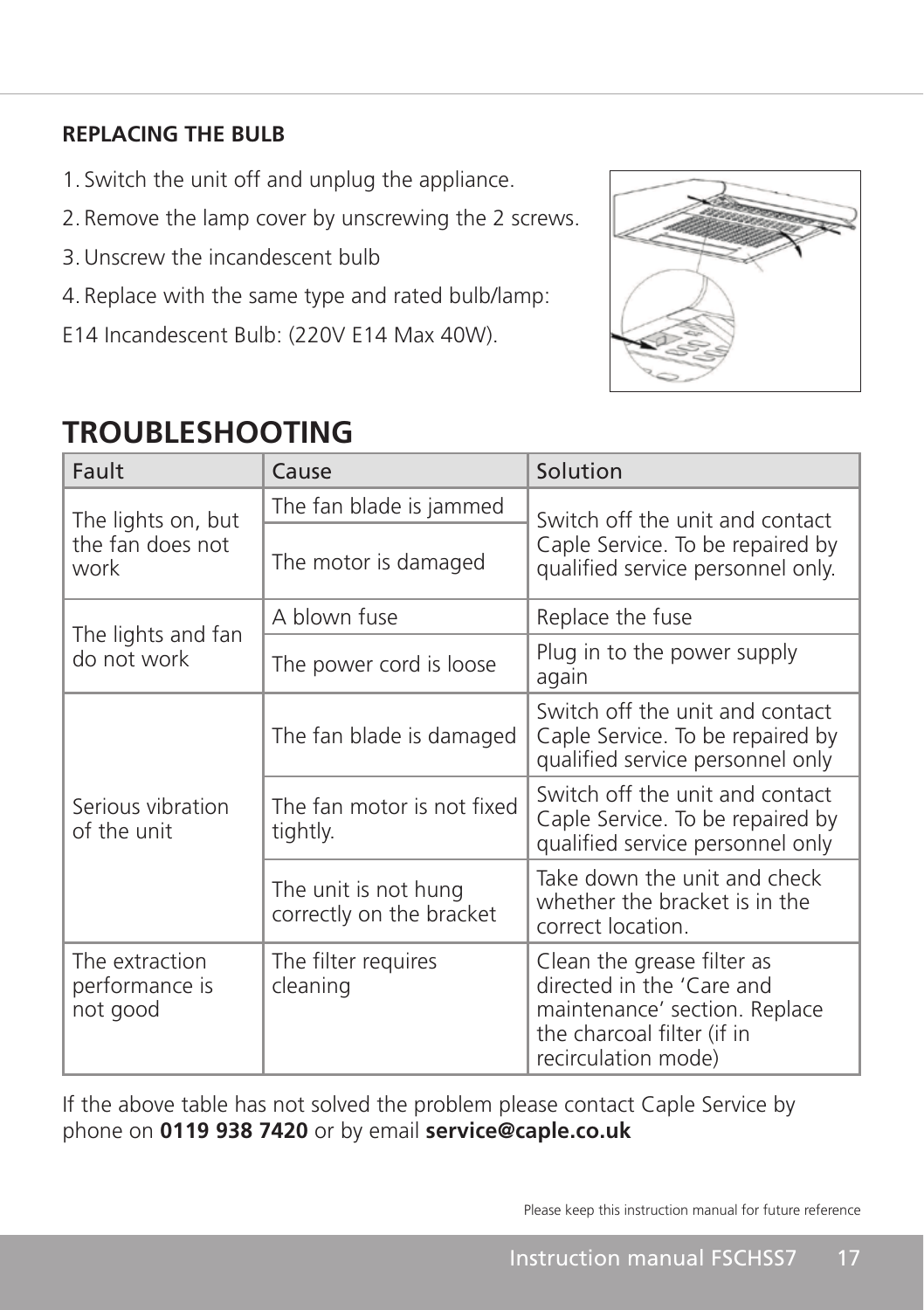#### **PRODUCT DIMENSIONS**

<u>PRODUCT DIMENSIONS OF THE STATE OF THE STATE OF THE STATE OF THE STATE OF THE STATE OF THE STATE OF THE STATE OF THE STATE OF THE STATE OF THE STATE OF THE STATE OF THE STATE OF THE STATE OF THE STATE OF THE STATE OF THE </u>

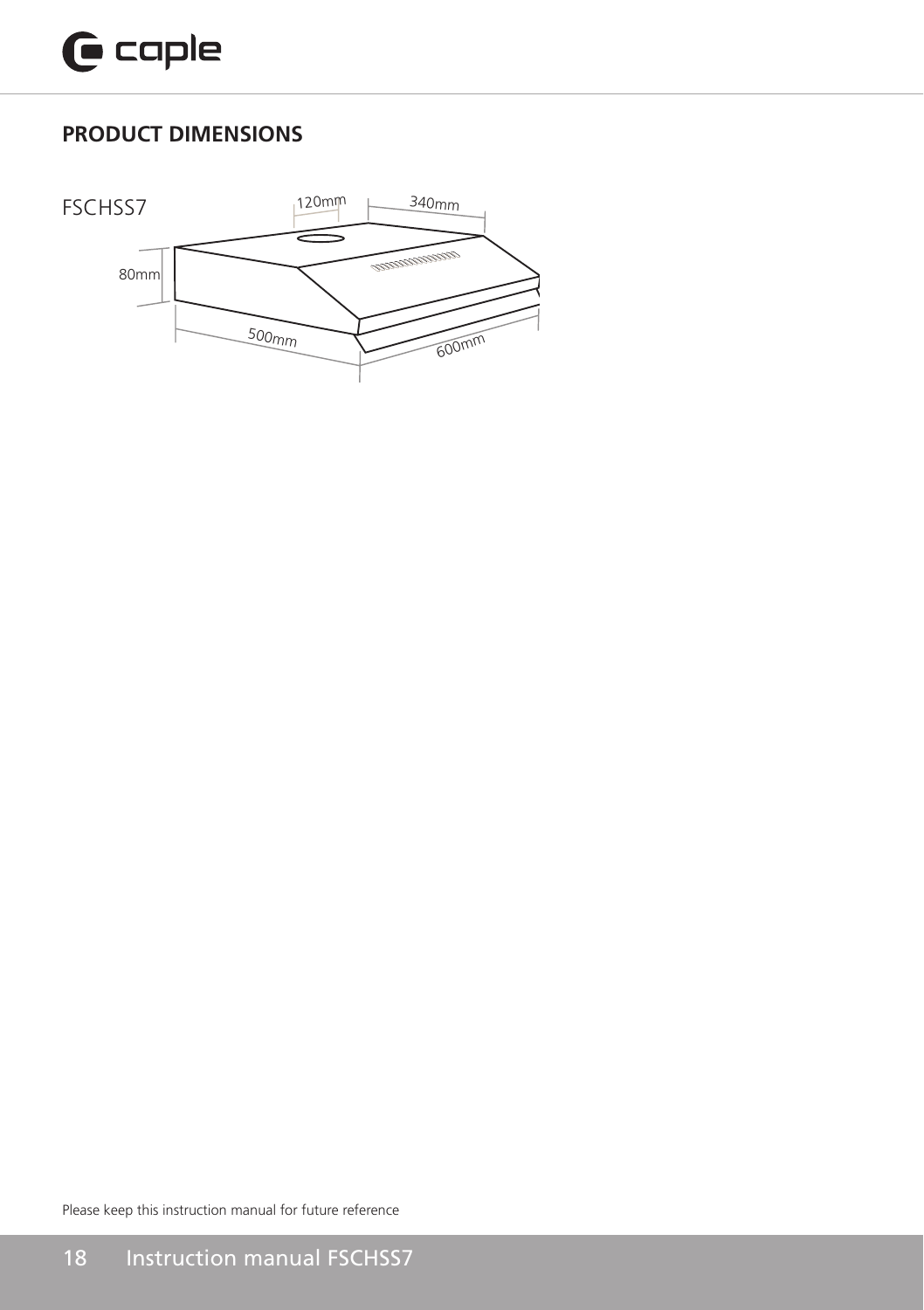#### **GUARANTEE**

Caple undertake that if within 2 years from the date of the purchase, this appliance or any part thereof that is proved to be defective by reason only of faulty workmanship or materials, we will at our option repair or replace the same free of any charge for labour or materials on condition that:

- Documentation must be provided before a guarantee repair commences to confirm that the extractor is within the guarantee period.
- The appliance has been correctly installed and used only on the electrical supply stated on the rating plate.
- The appliance has been used for normal domestic purposes only, and in accordance with the operating and maintenance instructions.
- The appliance has not been serviced, maintained, repaired, taken apart or tampered with by any person not authorised by us.
- All service work under this guarantee must be undertaken by Caple Service Centre.
- Any appliance or defective part replaced shall become the property of this company.
- If a service call is made and it is found that the installation has not been carried out correctly or customer misuse/abuse is involved the cost of the service call has to be paid for by the user before any service work is carried out.

#### **EXCLUSIONS**

#### **THIS GUARANTEE DOES NOT COVER:**

- Damage or calls resulting from transportation, improper use or neglect, the replacement of any light bulbs or removable parts of glass or plastic.
- Costs incurred for calls to put right appliances improperly installed or calls to appliances outside the United Kingdom.
- Appliances found to be in use within a commercial environment, plus those which are the subject of rental agreements.
- This guarantee is in addition to and does not affect your statutory and legal rights.